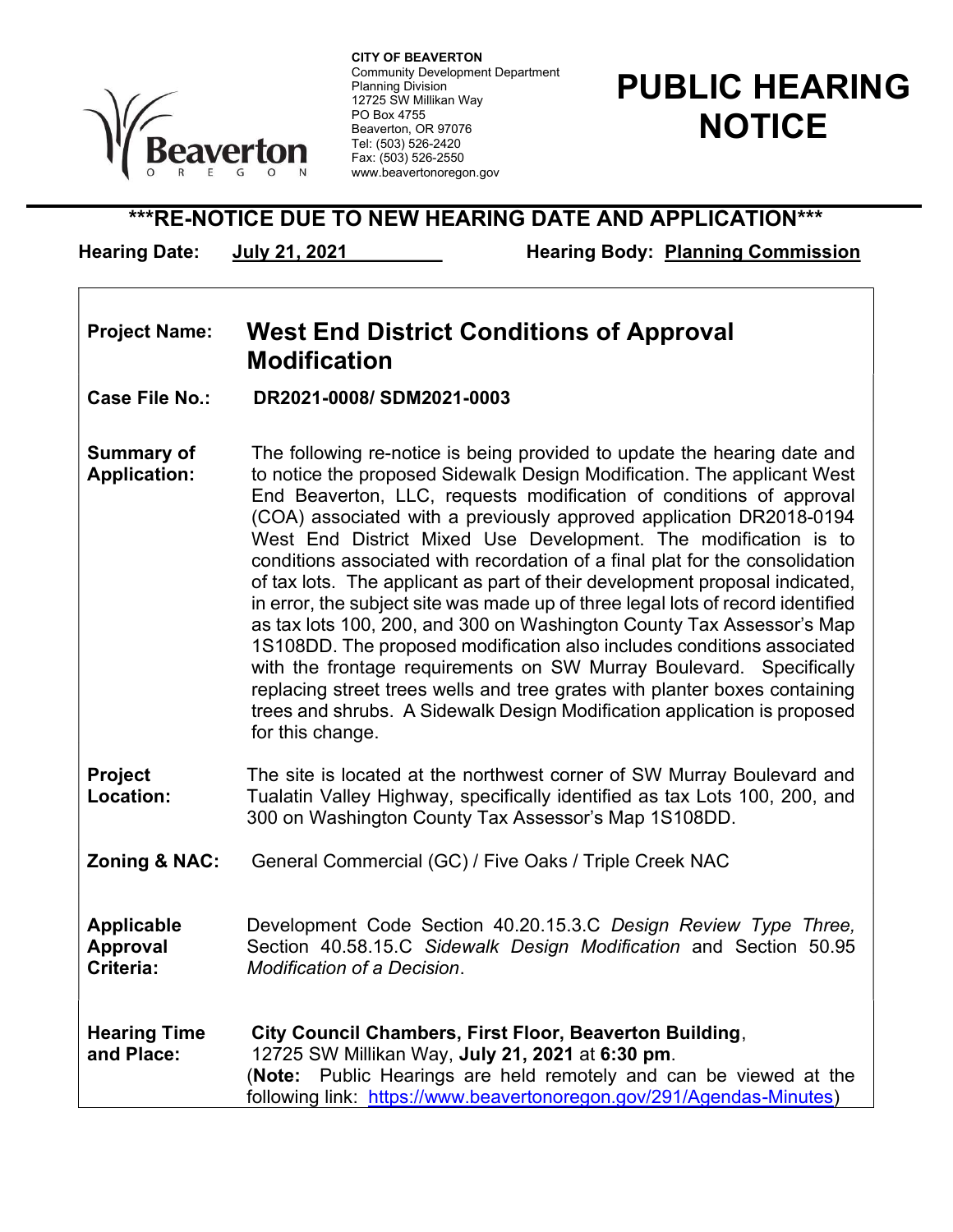| <b>Staff Contact</b><br>(Project | Sambo Kirkman, Senior Planner                                              |
|----------------------------------|----------------------------------------------------------------------------|
|                                  |                                                                            |
| Planner):                        | 503-526-2557 / skirkman@beavertonoregon.gov                                |
| How to                           | Given the current COVID-19 crisis the City of Beaverton strongly           |
| <b>Participate</b>               | encourages submitting written public testimony via email to the            |
|                                  | project planner. However, visitor comments and public hearing testimony    |
|                                  | can be provided in the following ways:                                     |
|                                  | $\bullet$                                                                  |
|                                  | writing<br>project<br>planners<br>-ln<br>via<br>email<br>the<br>to         |
|                                  | skirkman@beavertonoregon.gov<br><u>or</u>                                  |
|                                  | mailboxceddplanning@beavertonoregon.gov.                                   |
|                                  | In writing via mail to project planner to PO Box 4755, Beaverton, OR 97076 |
|                                  | Join Zoom webinar conference via phone or computer. Meeting ID and         |
|                                  | password, as well as the meeting link, can be found at                     |
|                                  | https://www.beavertonoregon.gov/291/Agendas-Minutes.                       |
|                                  |                                                                            |
|                                  | In person on a video link. The Planning Commission Meeting can be          |
|                                  | viewed from the Beaverton Building Council Chambers, and in-person         |
|                                  | public hearing testimony may be provided on a computer set up in the       |
|                                  |                                                                            |
|                                  | Beaverton Building.                                                        |

\*\*\*NOTE: The City of Beaverton has declared a State of Emergency due to COVID-19 and the Community Development Department is closed to the public until further notice. The Community Development Department is evaluating temporary changes to processes and procedures to respond appropriately to the COVID-19 State of Emergency and is committed to ensuring that the land use review process continues to fulfill the requirements of state and local law while protecting the health and wellbeing of the community.\*\*\*

Pursuant to Section 50.88 of the Beaverton Development Code, written comments or exhibits submitted prior to the hearing in order to be submitted by staff at the hearing must be received by the City Recorder or project planner no later than 4:30 p.m. on the day of the scheduled hearing. To be made a part of the written staff report, correspondence needs to be received by Friday, July 9, 2021. All written testimony provided prior to the meeting will be provided to Planning Commission prior to their decision. Please reference the Case File Number and Project Name in your written comments. Comments are encouraged be provided comment via email to skirkman@beavertonoregon.gov.

A copy of all documents and evidence submitted by or on behalf of the applicant, and applicable review criteria, are available for inspection. Please contact the project planner for more information or to view documents electronically. A copy of the staff report will be available for inspection at no cost at least seven (7) calendar days before the hearing. A copy of any or all materials will be provided at a reasonable cost. A copy of the staff report may also be viewed online at: www.beavertonoregon.gov/DevelopmentProjects

Staff strongly encourages you to participate in the public process by reviewing documents online and viewing the public meeting at https://www.beavertonoregon.gov/291/Agendas-Minutes. If you do not have the technology to view documents, watch, or participate in the meeting, please contact the project planner for additional support.

The Planning Commission shall conduct hearings in accordance with adopted rules of procedure and shall make a decision on the development application after the hearing closes. Failure to raise an issue in a hearing, by testifying in person or by letter, or failure to provide statements or evidence with sufficient specificity to afford the decision making authority an opportunity to respond to such issue, precludes appeal to the Land Use Board of Appeals on the issue.

Accessibility information: This information can be made available in large print or audio tape upon request. Assistive listening devices, sign language interpreters, or qualified bilingual interpreters can be made available at any public meeting or program with 72 hours advance notice. To request these services, contact Steve Regner by calling 711 503-256-2557 or email skirkman@beavertonoregon.gov